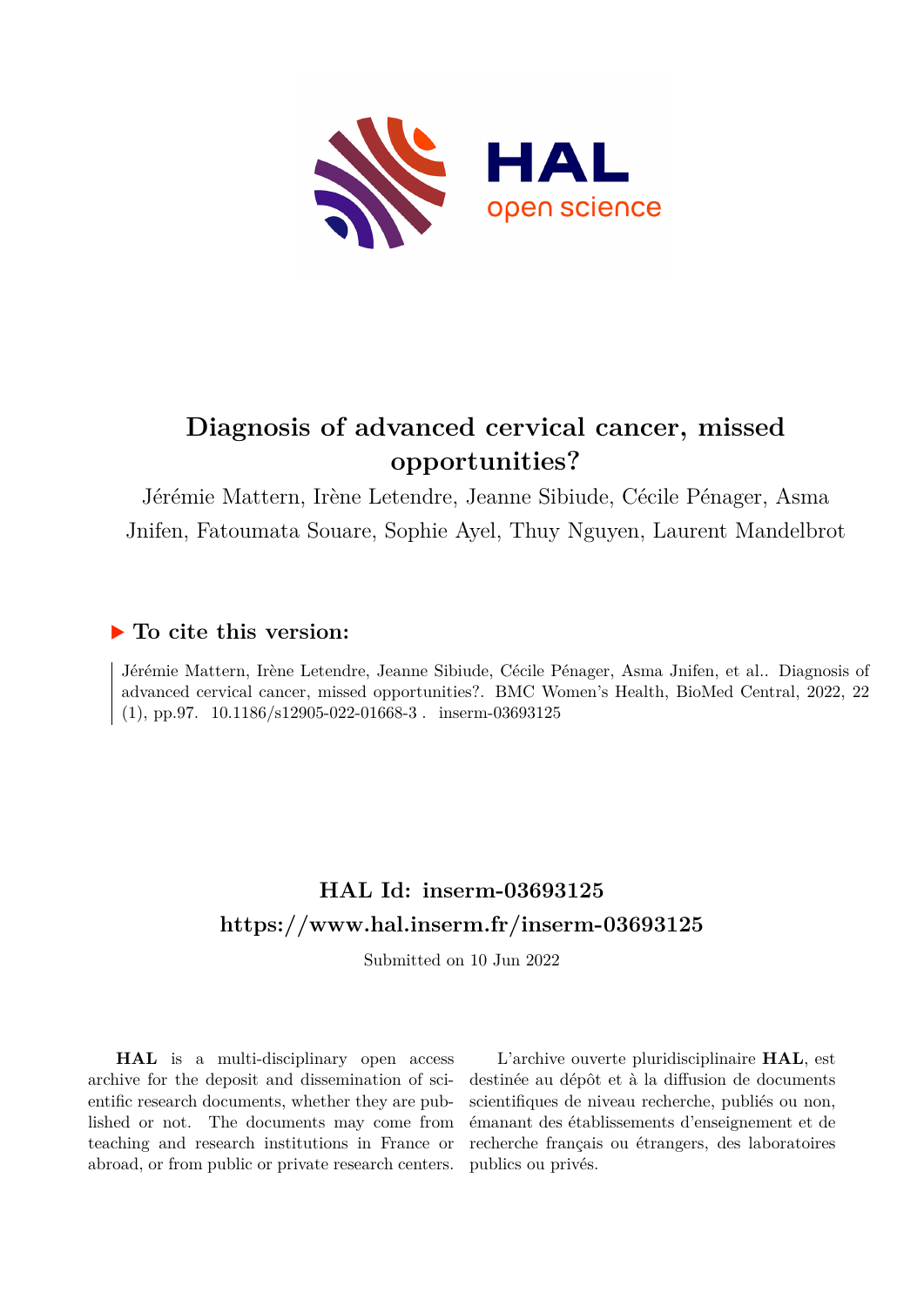## **RESEARCH**

### **Open Access**

# Diagnosis of advanced cervical cancer, missed opportunities?



Jérémie Mattern<sup>1,2</sup>, Irène Letendre<sup>1</sup>, Jeanne Sibiude<sup>1,2,3</sup>, Cécile Pénager<sup>1,2</sup>, Asma Jnifen<sup>1</sup>, Fatoumata Souare<sup>1</sup>, Sophie Ayel<sup>1</sup>, Thuy Nguyen<sup>1</sup> and Laurent Mandelbrot<sup>1,2,3\*</sup>

#### **Abstract**

**Background:** Cervical cancer is common worldwide. Despite the existence of primary and secondary prevention strategies, the survival rate is decreasing in France due to an increasing proportion of advanced-stage cancer. Our objective was to determine the factors associated with a diagnosis of cervical cancer at advanced stages in an urban population in France.

**Methods:** A retrospective study was conducted on all consecutive records of patients diagnosed with cervical cancer between January 2006 and December 2018 in a single center in Paris. The data collected were demographic characteristics, medical and gynecological history, circumstances of diagnosis, diagnostic and therapeutic management. The patients were divided into two groups according to the FIGO 2018 stage at diagnosis: group A stages IA1 to IB2 and group B advanced stages IB3 to IVB.

**Results:** Among 96 patients who were diagnosed with cervical cancer, 25 (26%) were in group A and 71 (74%) in group B. Women in group B had less frequently received regular gynecological care than in group A (36% vs 84.2%, *p*<0.001) and fewer had Pap test screening in the previous 3 years (30.4% vs 95.0%, *p*<0.001). Parity greater than 3 was more frequent in group B (69.6% vs 42.9%,  $p = 0.031$ ). The diagnosis was made during a routine examination or cervical smear in only 9.23% and 16.18% respectively in group B, versus 60% of cases in 45.82% of cases in group A (*p*<0.001 and *p*=0.003). Vaginal bleeding was observed in 85.29% in group B versus 36% in group A (*p*<0.001). Histological type was squamous cell carcinoma 87.32% of group B and 56% of group A (*p*<0.001).

**Conclusion:** Diagnosis of cervical cancers at advanced stages occurred mostly in women who did not beneft from the recommended screening. Universal access to screening is necessary for the prevention and early treatment of cervical cancer.

**Keywords:** Cervical cancer, Advanced stage, Screening, Late diagnosis

#### **Background**

Cervical cancer is the fourth most common cancer [1] in women worldwide and the eleventh in France [1], with 3023 new cases and 1102 deaths yearly [2]. Cervical cancer is due to persistent infection with oncogenic subtypes

\*Correspondence: laurent.mandelbrot@aphp.fr

<sup>1</sup> Assistance Publique-Hôpitaux de Paris, Service de

Gynécologie-Obstétrique, Hôpital Louis Mourier, 178 rue des Renouillers, 92700 Colombes, France

Full list of author information is available at the end of the article



of human papillomaviruses  $(HPV)$  [3]. This allows for primary prevention with anti-HPV vaccination. The progression from low-grade squamous intraepithelial lesions to invasive cancer occurs over a period of several years, thus allowing for secondary prevention. Cervical screening by cytology or HPV testing is used to detect lesions of the cervix and treat if high-grade lesions appear [3, 4].

Until recently, screening for cervical cancer in France was based on individual (or spontaneous) initiative. All women aged 25 to 65 were ofered cervical cytology

© The Author(s) 2022. **Open Access** This article is licensed under a Creative Commons Attribution 4.0 International License, which permits use, sharing, adaptation, distribution and reproduction in any medium or format, as long as you give appropriate credit to the original author(s) and the source, provide a link to the Creative Commons licence, and indicate if changes were made. The images or other third party material in this article are included in the article's Creative Commons licence, unless indicated otherwise in a credit line to the material. If material is not included in the article's Creative Commons licence and your intended use is not permitted by statutory regulation or exceeds the permitted use, you will need to obtain permission directly from the copyright holder. To view a copy of this licence, visit [http://creativecommons.org/licenses/by/4.0/.](http://creativecommons.org/licenses/by/4.0/) The Creative Commons Public Domain Dedication waiver ([http://creativecom](http://creativecommons.org/publicdomain/zero/1.0/)[mons.org/publicdomain/zero/1.0/\)](http://creativecommons.org/publicdomain/zero/1.0/) applies to the data made available in this article, unless otherwise stated in a credit line to the data.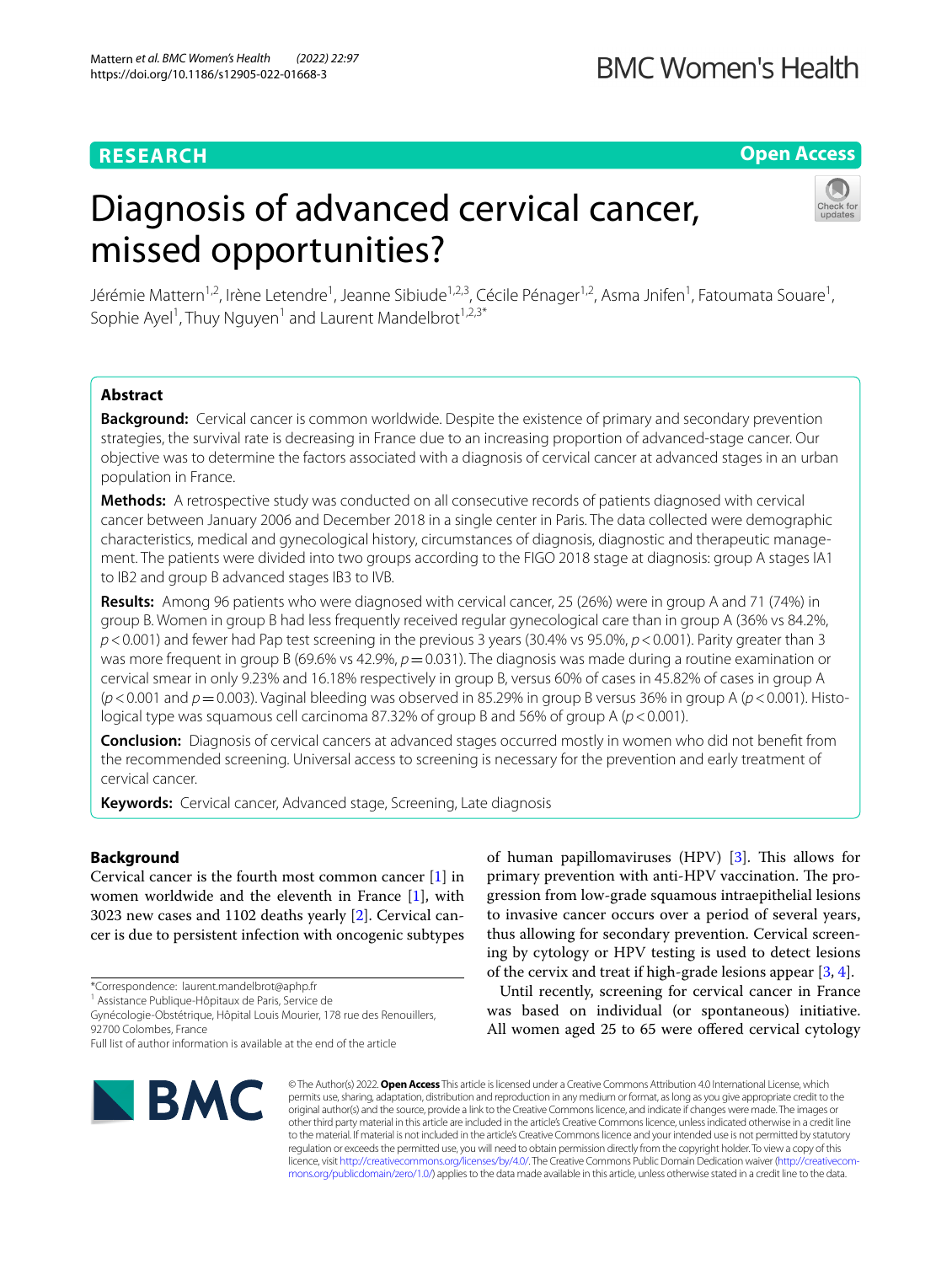testings, yearly and then every 3 years after 2 negative tests [5].

While these primary and secondary prevention strategies have led to a decrease in the incidence, cervical cancer is one of the only cancers for which the 5-year survival rate is decreasing in France [6]. One of the main prognostic factors is the stage when the disease is discovered. Cervical cancers that are less than 4 cm (up to the FIGO IB2 stage, in the 2018 classifcation [7]), defned as localized, have a fairly good prognosis (more than 90% survival at 5 years) whereas tumors larger than 4 cm (FIGO IIa stages and beyond) have a 5-year survival rate of only 50%  $[7-10]$ . Localized cancers are eligible for immediate surgical management, whereas advanced stages require radio-chemotherapy.

The objective of this study was to analyze the factors associated with the diagnosis of cancer at an advanced stage.

#### **Methods**

We performed a retrospective study on medical records in the department of Obstetrics and Gynecology of Louis-Mourier Hospital, a university hospital center of the Assistance Publique-Hôpitaux de Paris (APHP), near Paris, France. All consecutive cases with a diagnosis of cervical cancer were identifed over the period 2006 to 2019 from pathology reports on cervical biopsies or surgical samples. The data were extracted from multidisciplinary tumor board fles, computerized medical records and paper archives.

The study was approved by the French database security commission (Commission Nationale Informatique et Liberté) and by the Institutional Review Board (Comité d'Evaluation de l'éthique des projets de Recherche Biomédicale, IRB00006477: N°2019–038 January 31, 2020).

The patients were classified into two groups: those diagnosed with cervical cancer at a localized stage (FIGO stage IA1 to IB2) (group A) and those diagnosed with locally advanced or advanced cancer (FIGO stage IB3 to IV) (group B). We chose this classifcation because the frst line of treatment changes beyond stage 1B2 [8, 9]. Patients whose fles were partly or completely unavailable were excluded, as well as patients who refused access to their data for research purposes.

#### **Variables studied**

Demographics and medical history included age, ethnicity, parity and gestation, Human immunodefciency virus (HIV) status, smoking, psychiatric history, gynecological history (ectopic pregnancy, sexually transmitted infections), professional activity and social deprivation.

Access to care was assessed by whether the patient had regular gynecological examinations (as declared by the patient) and/or a cervical cytology test within the past 3 years. The circumstances of diagnosis were classified as: during a routine gynecological examination, by cytology screening, or due to symptoms such as spontaneous or post coital metrorrhagia. Clinical fndings at the time of diagnosis were general symptoms (weight loss, pain), as well as the appearance of the cervix at the time of cancer diagnosis: normal appearance, budding, gross erosion, ulcer or necrosis. The histological type of cancer was classifed as squamous cell carcinoma or adenocarcinoma.

The results of pretreatment evaluation PET and MRI and the presence of metastases at the time of diagnosis were noted for each patient as well as the therapies which were used, ie. surgery, radiotherapy, brachytherapy, chemotherapy. We checked for consistency between the stage at diagnosis and care according to the Assistance Publique-Hôpitaux de Paris (APHP) and European Society of Gynaecological Oncology (ESGO) guidelines at the time the woman was treated [8, 9].

#### **Statistical analysis**

Qualitative variables were compared between groups using a Chi<sup>2</sup> test or a Fisher test. The quantitative variables were analyzed by Student's t-test. The statistical significance threshold used was  $p < 0.05$ . The data was analyzed using Stata 14.0 software.

#### **Results**

Between 2006 and 2019, 116 patients were diagnosed with cervical cancer in our department. After excluding 20 cases with missing fles, we included 96 patients among whom 25 (26%) had localized cancer and were included in group A and 71 (74%) had advanced cancer and were included in group B.

#### **Patients' characteristics (Table 1)**

The socio-demographic characteristics did not differ signifcantly between the two groups, in particular age, professional activity or social deprivation. Parity above 3 was more frequent in group B than in group A (69.64% vs 42.86%, respectively,  $p = 0.03$ ).

Regular gynecological follow-up was less frequent in group B (36% vs 84.21% in group A,  $p < 0.001$ ) as well as the presence of cervical cytology in the past 3 years (30.36 vs 95%, respectively, *p*<0.001).

The absence of cervical cytology in the past 3 years was not associated with smoking  $(p=0.31)$ , living with HIV ( $p=0.33$ ), working ( $p=0.17$ ) or social deprivation  $(p=0.27)$ .

#### **Circumstances of cancer diagnosis (Table 2)**

In group B, the cervical cancer was discovered by routine examination or by cervical cytology in only 9.23%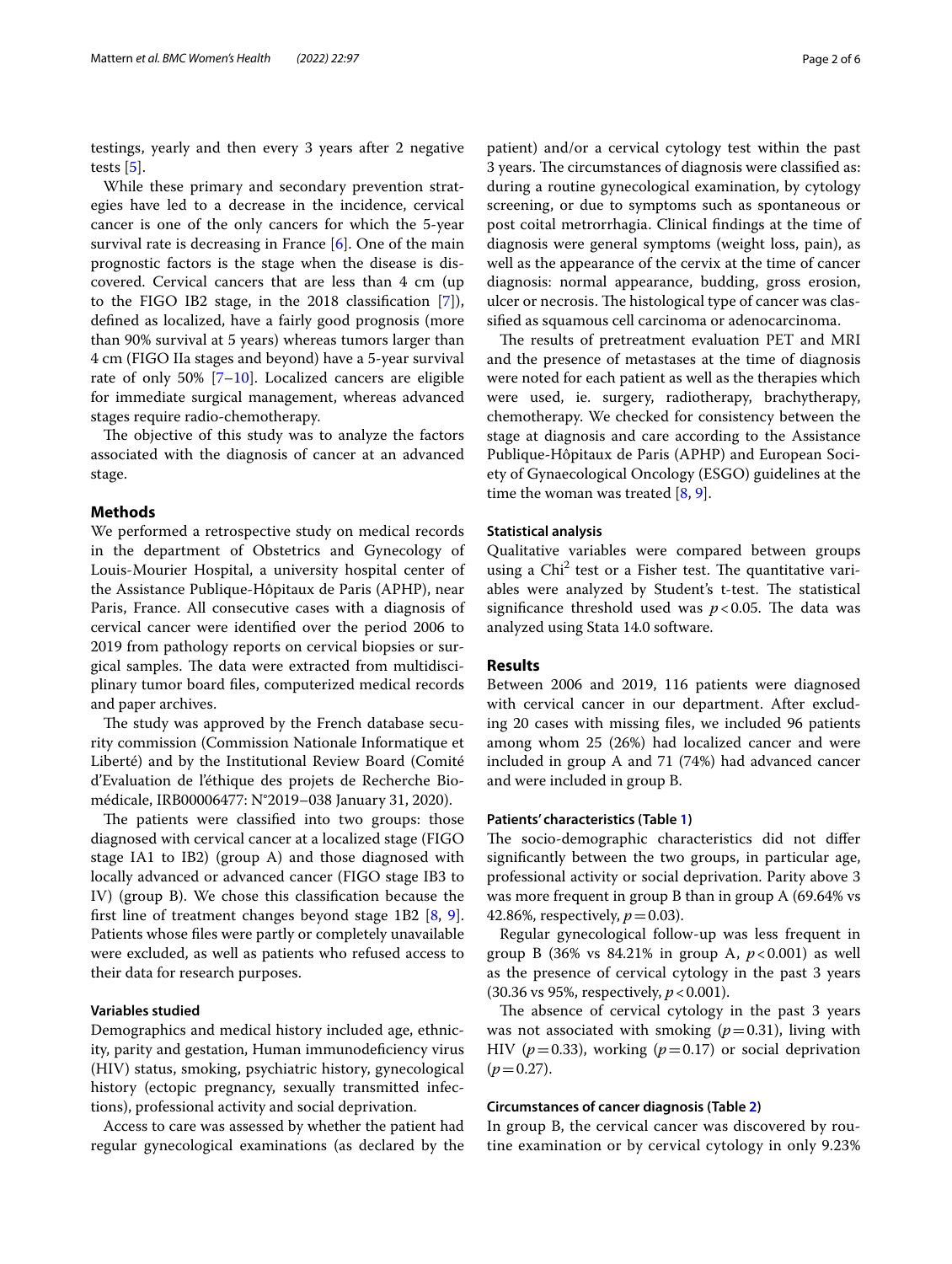**Table 1** Demographic characteristics, history and gynecological care according to diagnosis of cervical cancer at advanced (group B) versus localized (group A) stage

|                                                                  | <b>Group A</b><br>$N = 25$ | <b>Group B</b><br>$N = 71$ | <i>p</i> -value |
|------------------------------------------------------------------|----------------------------|----------------------------|-----------------|
| Age, years (mean, SD)                                            | 52.4 (38-66.8)             | 51.7 (37.8–63.6)           |                 |
| Geographic origin                                                |                            |                            | 0.55            |
| France                                                           | 3/13 (23.08%)              | 14/35 (40%)                |                 |
| Maghreb                                                          | 6/13 (46.15%)              | 13/35 (37.14%)             |                 |
| Other                                                            | 4/13 (30.77%)              | 8/35 (22.86%)              |                 |
| Currently employed                                               | 4/11 (36.36%)              | 15/33 (45.45%)             | 0.60            |
| Psychiatric history                                              | 2/24 (8.33%)               | 9/63 (14.29%)              | 0.37            |
| History of pelvic inflammatory disease or ectopic preg-<br>nancy | 2/25(8%)                   | 3/63 (4.76%)               | 0.44            |
| Current smoking                                                  | 5/17 (29.41%)              | 10/33 (30.30%)             | 0.95            |
| Social deprivation                                               | 3/15(20%)                  | 8/32 (25%)                 | 0.51            |
| Living with HIV                                                  | 1/25(4%)                   | 4/65(6.15%)                | 0.57            |
| Parity $> 3$                                                     | 9/21 (42.86%)              | 39/56 (69.64%)             | 0.03            |
| Regular gynecological follow-up                                  | 16/19 (84.21%)             | 18/50(36%)                 | < 0.001         |
| Cervical cytology in the past 3 years                            | 19/20 (95.00%)             | 17/56 (30.36%)             | < 0.001         |

Percentages are the frequency within each group, denominators for available data within the group

**Table 2** Circumstances of diagnosis of cervical cancer at advanced (group B) versus localized (group A) stage

|                              | <b>Group A</b><br>$N = 25$ | Group B<br>$N = 71$ | <i>p</i> -value |
|------------------------------|----------------------------|---------------------|-----------------|
| Routine examination          | 15/25 (60%)                | 6/65(9.23%)         | < 0.001         |
| Cervical cytology screening  | 11/24 (45.82%)             | 11/68 (16.18%)      | 0.003           |
| Colposcopy for the diagnosis | 16/25 (64%)                | 24/57 (42.11%)      | 0.22            |
| Vaginal bleeding             | 9/25(36%)                  | 58/68 (85.29%)      | < 0.001         |
| Post coital vaginal bleeding | 2/25(8%)                   | 9/68 (13.24%)       | 0.39            |
| Appearance of cervix         |                            |                     | 0.04            |
| Normal appearance            | 5/24 (20.83%)              | 5/67 (7.46%)        |                 |
| Budding                      | 2/24 (8.33%)               | 24/67 (35.82%)      |                 |
| Gross erosion, ulcer         | 13/24 (54.17%)             | 26/67 (38.81%)      |                 |
| Local induration             | 3/24 (12.50%)              | 8/67 (11.94%)       |                 |
| <b>Necrosis</b>              | 1/24 (4.17%)               | 4/67 (5.97%)        |                 |
| General symptoms             | 0/25(0%)                   | 21/67 (31.34%)      | 0.001           |

Percentages are the frequency within each group, denominators for available data within the group

and 16.18% of cases, respectively, whereas in group A the proportions were 60% and 45.82%, respectively ( $p < 0.001$  and  $p = 0.003$ ). Of the total number of patients who had an abnormal cytology, 16/22 required colposcopy. Spontaneous vaginal bleeding occurred in 85.29% of cases in group B (vs 36% in group A, *p* < 0.001), but post-coital bleeding, although more suggestive of cervical cancer, was noted in just 11 patients, with no signifcant diference between the two groups.

Cervical cancer was discovered with global deterioration in 31.34% of patients in group B.

At initial examination, the cervix appeared normal in 7.14% in group B versus 20.83% of cases in group A; there was budding in more than a third of cases in group B.

#### **Disease staging (Table 3)**

By defnition, there were marked diferences between the two groups in local extension and metastases.

Pathology fndings also difered, with squamous cell carcinoma in 56% of group A patients versus 87.32% of group B (*p*<0.001).

#### **Treatments (Table 4)**

The management of patients was decided by the multidisciplinary cancer team according to current guidelines, as updated during the study period. Over 90% of patients in group B received chemotherapy, mostly in association with radiation therapy. The general approach was to offer hysterectomy in advanced cases following radiation and chemotherapy when possible, but the decision to perform surgery became more restrictive over time. Thus only 34.8% of patients in group B had a hysterectomy versus 100% of patients in group A.

#### **Discussion**

#### **Main fndings**

We found that lack of gynecological follow-up and cytological screening were associated with a diagnosis of cervical cancer at advanced stages. Most of the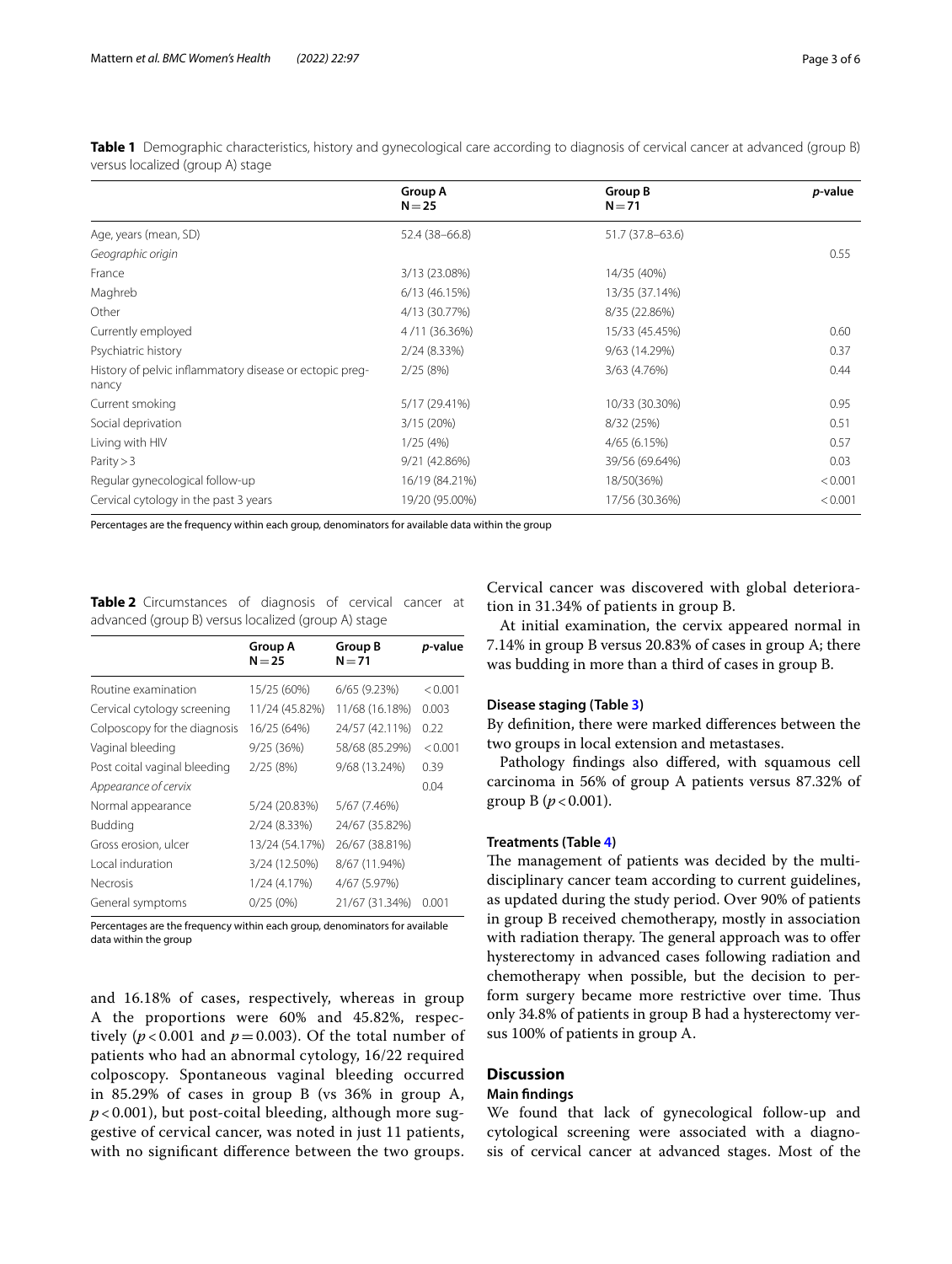**Table 3** Findings of the work-up of cervical cancers at advanced (group B) versus localized (group A) stage

|                                                                        | Group A<br>$N = 25$ | Group B<br>$N = 71$ | p-value |
|------------------------------------------------------------------------|---------------------|---------------------|---------|
|                                                                        |                     |                     |         |
| Normal vaginal examination                                             | 9/21 (42.86%)       | 1/56 (1.79%)        | < 0.001 |
| PET scan findings                                                      |                     |                     | < 0.001 |
| Local hypermetabolism                                                  | 14/15 (93.33%)      | 14/52 (26.92%)      |         |
| Hypermetabolism extended in pelvis                                     | 1/15 (6.67%)        | 31/52 (59.62%)      |         |
| Hypermetabolism beyond pelvis                                          | 0/15(0%)            | 7/52 (13.46%)       |         |
| MRI findings                                                           |                     |                     | < 0.001 |
| Cervical lesion $<$ 4 cm                                               | 13/21 (61.90%)      | 3/63 (4.76%)        |         |
| Cervical lesion > 4 cm                                                 | 0/21(0%)            | 7/63 (11.11%)       |         |
| Extension to parametrium and/or pelvic lymph nodes                     | 3/21 (14.29%)       | 37/63 (58.73%)      |         |
| Extension to parametrium and pelvic, iliac and para-aortic lymph nodes | 0/21(0%)            | 8/63 (12.70%)       |         |
| Extension to bladder. Ureters or rectum                                | 0/21(0%)            | 8/63 (12.70%)       |         |
| No MRI lesions                                                         | 5/21 (23.81%)       | 0/63(0%)            |         |
| Distant metastases                                                     | 0/22(0%)            | 11/51 (21.57%)      | 0.013   |
| Pathology                                                              |                     |                     |         |
| Squamous cell carcinoma                                                | 14/25 (56%)         | 62/71 (87.32%)      | 0.001   |
| Adenocarcinoma                                                         | 11/25 (44%)         | 9/71 (12.68%)       | 0.001   |

Percentages are the frequency within each group, denominators for available data within the group

**Table 4** Treatment for cervical cancer at advanced (group B) versus localized (group A) stage

|                                                                  | Group A<br>$N = 25$ | Group B<br>$N = 71$ | p-value |
|------------------------------------------------------------------|---------------------|---------------------|---------|
| Total hysterectomy with adnexectomy                              | 11/25 (44%)         | 9/66 (13.64%)       | < 0.001 |
| Total hysterectomy with adnexectomy + lymph node dissec-<br>tion | 14/25 (56%)         | 14/66 (21.21%)      |         |
| No surgery                                                       | 0/25(0%)            | 43/66 (65.15%)      |         |
| Chemotherapy                                                     | 6/24(25%)           | 64/70 (91.43%)      | < 0.001 |
| Radiation therapy                                                | 8/24 (33.33%)       | 53/66 (80.3%)       | < 0.001 |
| Brachytherapy                                                    | 11/24 (45.83%)      | 24/60 (40%)         | 0.62    |

Percentages are the frequency within each group, denominators for available data within the group

advanced-stage cancers were discovered following symptoms, in particular vaginal bleeding, as reported in other studies [11]. It should be noted that the cervix was clinically abnormal in over 75% of cases in group A, confrming the importance of screening and systematic clinical examinations to diagnose asymptomatic cancers at an early stage [3]. Also, we observed a higher proportion of adenocarcinomas in cases diagnosed at advanced stages.

We found no association between most socio-demographic variables such as age, ethnic origin, and social deprivation, and diagnosis at advanced stages. Contrary to our hypothesis that socially and economically disadvantaged women would have poorer access to care, this was not the case in our population regarding cytological screening. This contrasts with findings from the United States [12], which may be related to the diferences in health care coverage between countries. In a survey by the French Public Health agency [13]), the factors associated with lack of cervical screening were an age above 50 years, disabled status, alcohol or opioid abuse, chronic diseases including obesity, diabetes, HIV infection, hepatitis and mental illness, as well as living in disadvantaged geographic areas. Our study did not have the power to investigate these factors. Parity was significantly associated with late diagnosis. The literature suggests that there are pathophysiological reasons for this association [14], because the hormonal changes during pregnancy alter the epithelial junction, the transformation zone which is most vulnerable to HPV infection. In addition, this junction is maintained in the exocervix longer in multiparous women. We found no diferences between groups regarding smoking and HIV status, which are known to be risk factors for cervical cancer.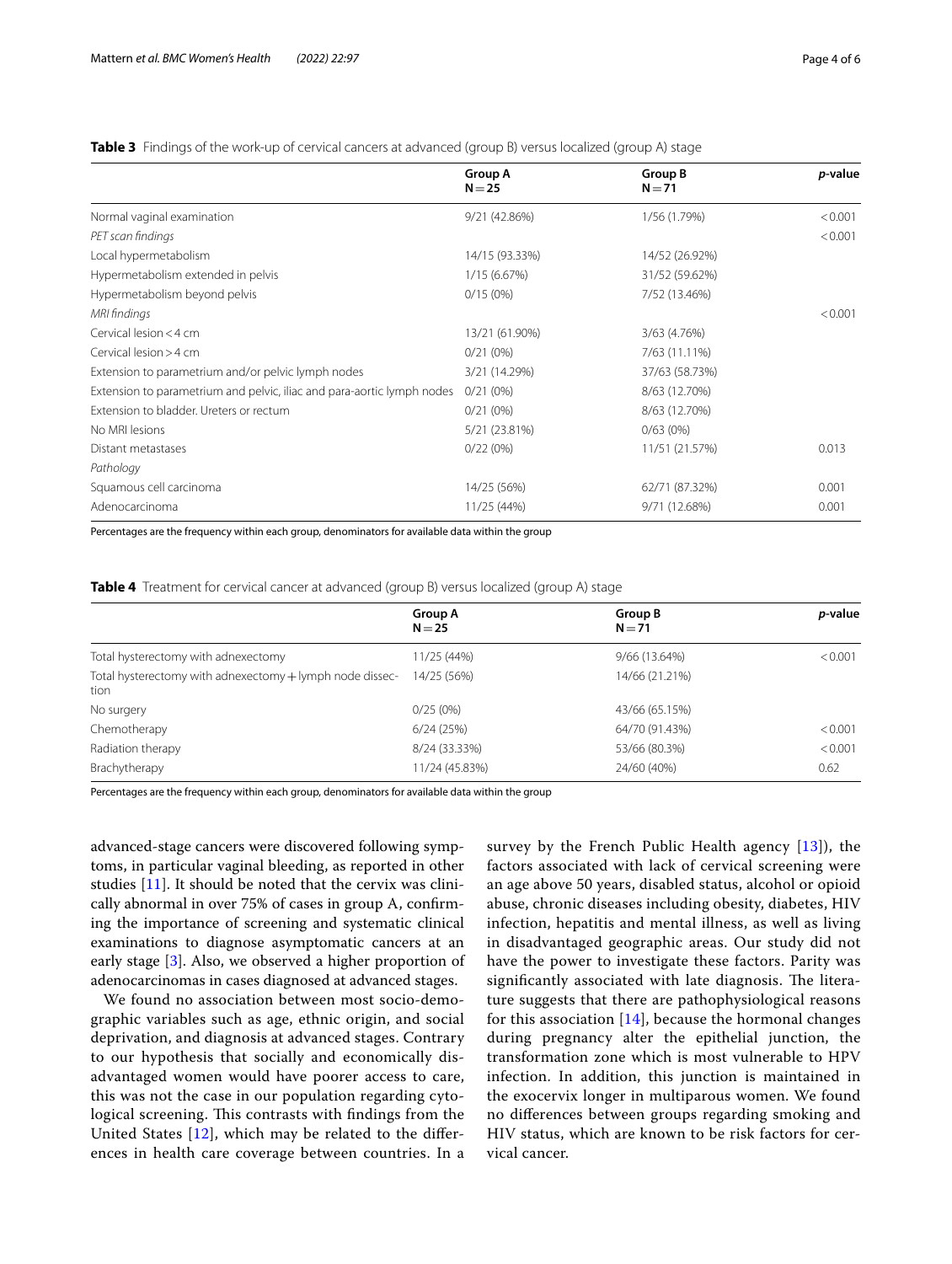#### **Strengths and weaknesses**

Most patients were cared for entirely in our center from the frst visit, through diagnostic and staging procedures, therapy and comprehensive follow-up. This decreases the risk of recruitment bias in some dedicated pelvic cancer centers where patients are referred after diagnosis and assessment. Our recruitment was through gynecologic clinics as well as emergency room, thus closer to a population-based study. Also, the number of patients was relatively large for a single-center study.

The main weaknesses of our study are inherent to its retrospective nature, including potential selection bias and missing data. These were numerous for certain socio-demographic variables and social deprivation was not assessed with a systematic scale, such as the EPICES score [15, 16], because not all of the variables were routinely collected. The power was also limited, so we could not perform a multivariate analysis.

#### **Interpretation in view of the literature**

In previous studies  $[17–21]$ , mainly from Africa, where health infrastructures for screening and prevention differ, the factors associated with a diagnosis at an advanced stage of cervical cancer were high parity as in our study, and also low education level, long distance from the health center, and young age at frst sexual intercourse, variables which were not available in our study, as well as living with HIV. The number of women with HIV in our population was insufficient to conclude, but it should be noted that we offer yearly gynecologic visits with cervical screening for these patients in our center.

In France, the coverage of cervical cytology was estimated in 2016 at 61.9% [22]. It was recommended every 3 years for women between 25 and 65 years of age. However, despite information campaigns on screening and the relative accessibility of gynecological follow-up by general practitioners, midwives or gynecologists, in the office or hospital, a large proportion of patients do not access such care.

In our center there is a structured network, with close collaboration allowing physicians and midwives to refer patients to our cervical diseases clinic through a dedicated channel, with access to colposcopy for low grade lesions within 1 month and for high grade lesions within 2 weeks of the cytology results. None of the patients diagnosed at an advanced stage were referred by the cervical diseases channel. This indicates that the high-grade lesions diagnosed within the center were treated appropriately with LEEP and ablative therapy and followed up properly, preventing progression to advanced stages. It is therefore essential to reinforce training for general practitioners, midwives, and healthcare providers in general.

Nevertheless, the performance of cytological screening is imperfect, with a sensitivity of only 58% [23]. Because the HPV subtype is highly associated with cervical transformations and cancer, and because the reproducibility of HPV testing is better than for cytology, the most recent guidelines recommend HPV testing as the frst line of screening for all women between ages 30 and 64, with cytologic screening maintained in women from ages 24 to 29 [24]. Also, whereas the incidence of squamous carcinoma of the cervix has declined in countries with cytologic screening, the proportion of adenocarcinoma of the cervix has increased [25], which is less amenable to prevention through cervical screening by cytology [26].

#### **Conclusion**

Non-engagement in care or screening stands out as the main factor for cervical cancer being diagnosed at advanced stages. This should encourage us to better identify missed opportunities for prevention and to take action on these factors. Guidelines are increasingly recommending screening with HPV testing beyond the age of 3027. Self HPV testing or alternative testing methods should be offered to persons who are not attending medical visits. Screening should be ofered free of charge with an individual outreach to women by mail, as recently introduced in France. Simple messages remain to be communicated more efectively in mass information campaigns, and by systematic discussion about screening and vaccination during all types of medical visits.

#### **Abbreviations**

HPV: Human papillomaviruses; HIV: Human immunodefciency virus; EPICES: Evaluation de la précarité et des inégalités de santé dans les Centres d'examens de santé; APHP: Assistance Publique-Hôpitaux de Paris; ESGO: European Society of Gynaecological Oncology.

#### **Acknowledgements**

Not applicable.

#### **Authors' contributions**

L.M. and I.L. conceived the study, J.M., L.M. and I.L. wrote the main manuscript text, F.S, J.M., A.J., S.A., C.P. and T.N. collected the data, J.S. performed the analysis. All authors reviewed the manuscript. All authors read and approved the fnal manuscript.

#### **Funding**

No Funding.

#### **Availability of data and materials**

The datasets used and analyzed during the current study are available from the corresponding author on reasonable request.

#### **Declarations**

#### **Ethics approval and consent to participate**

All methods were performed in accordance with the relevant guidelines and regulations (Declaration of Helsinki). The study was approved by the French database security commission (Commission Nationale Informatique et Liberté) and by the Institutional Review Board (Comité d'Evaluation de l'éthique